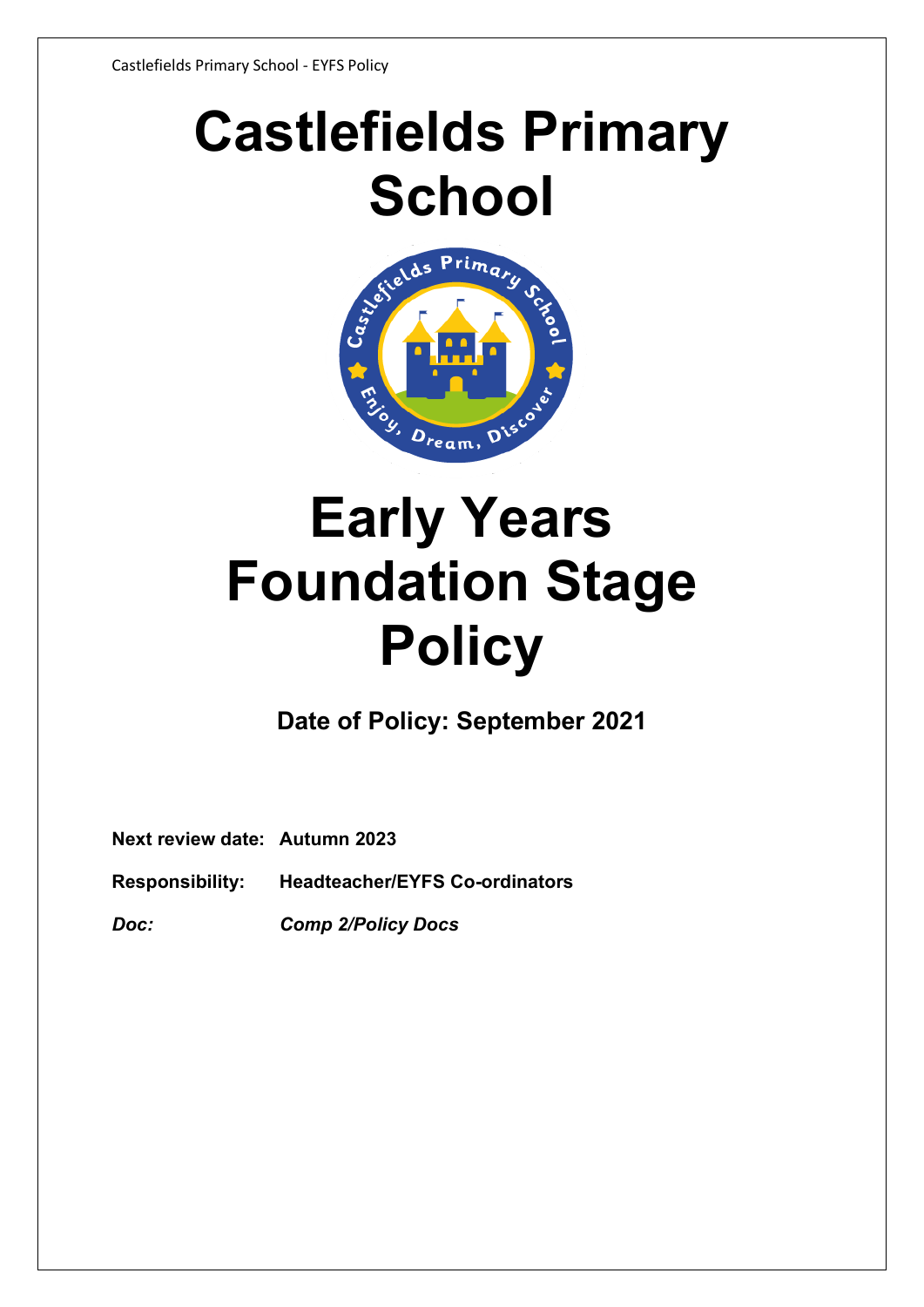### **Contents**

- 1. Intent
- 2. Implementation
- 3. Impact

Additional Information:

- a. Safeguarding Parents
- b. Parents as Partners
- c. Admission and Transition Arrangements
- d. Staff Professional Development

# **1. Intent**

#### **In the EYFS at Castlefields School we aim:**

- To ensure that every child is included and supported to achieve their full potential by providing equal access to challenging and enjoyable playing and learning opportunities across all areas of learning in the Early Years Foundation Stage Framework regardless of gender, ethnicity, culture, ability, religion and social circumstances.
- To create a happy, purposeful atmosphere where children feel safe and supported, based on excellent communication between staff, children and parents.
- To support the learning of all children by providing a balance of active, play-based, child-initiated learning as well as planned learning activities led or guided by adults.
- To provide active learning experiences, giving children opportunities to explore practical activities, to make decisions independently, to develop problem solving skills and opportunities to discuss what they know or have discovered.
- To teach the children through a structured, well-planned and differentiated curriculum ensuring that all children make good progress from their starting point and are well prepared for the next stage of their education.
- To help children to work towards the achievement of the Early Learning Goals by the end of their Reception year.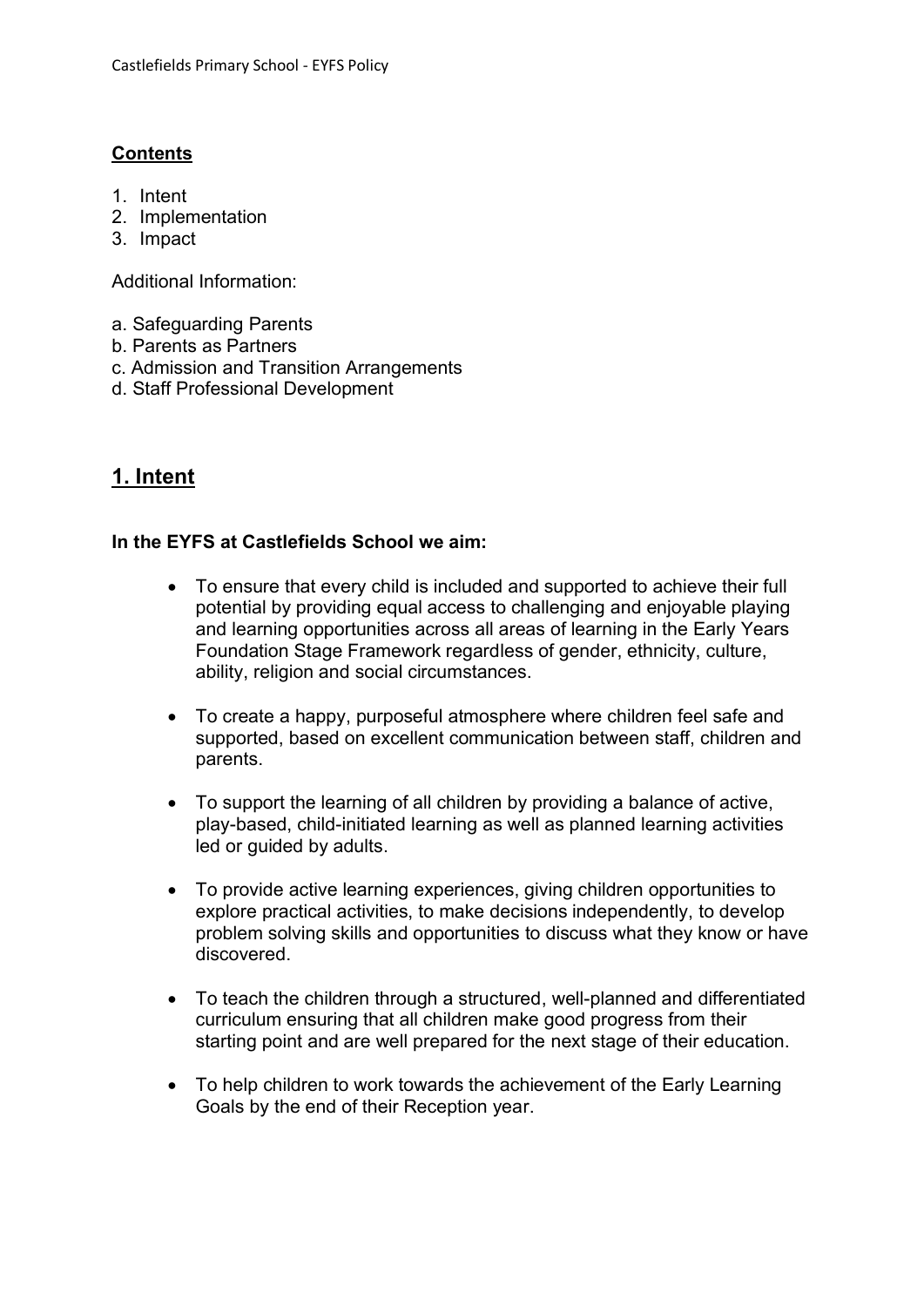# **2. Implementation**

At Castlefields, our broad and balanced curriculum helps all children to make progress regardless of their starting point. We offer rich opportunities and memorable experiences for children to gain the essential knowledge and lifelong skills and attitudes that they will require for their future learning and success. We use our knowledge of the children, their interests and their developmental needs to plan enjoyable activities and challenging learning opportunities across the areas of learning and development in the Early Years Foundation Stage framework. Within our provision we take note of the British Values of Individual Liberty; Rule of Law; Democracy; and Tolerance for Other Cultures. In this way we aim to ensure that our planned, progressive and sequenced curriculum supports all children to make progress and achieve their full potential. The class teacher is the key person for all children, ensuring that every child's learning and care is tailored to meet their needs.

The four quiding principles of the EYFS shape our practice:

#### **A Unique Child, Positive Relationships, Enabling Environments = Learning and Development.**

- Every child is a **unique child,** who is constantly learning and can be resilient, capable, confident and self-assured.
- Children learn to be strong and independent through **positive relationships.**
- Children learn and develop well in **enabling environments with teaching and support from adults,** who respond to their individual interests and needs and help them to build their learning over time. Children benefit from a strong partnership between practitioners and parents and/or carers.
- **Learning and development -** Children develop and learn at different rates.

The characteristics of effective learning, the prime areas and the specific areas of learning and development are all important and interconnected.

#### **The characteristics of effective learning**

- Playing and Exploring
- Active Learning
- Creating and Thinking Critically**.**

#### **The three prime areas:**

- Communication and Language
- Physical Development
- Personal, Social and Emotional Development

#### **The four specific areas**

- Literacy
- Mathematics
- Understanding the World
- Expressive Arts and Design

We follow the educational programmes which involve activities and experiences for the children as set out under each of the areas of learning in the EYFS Framework.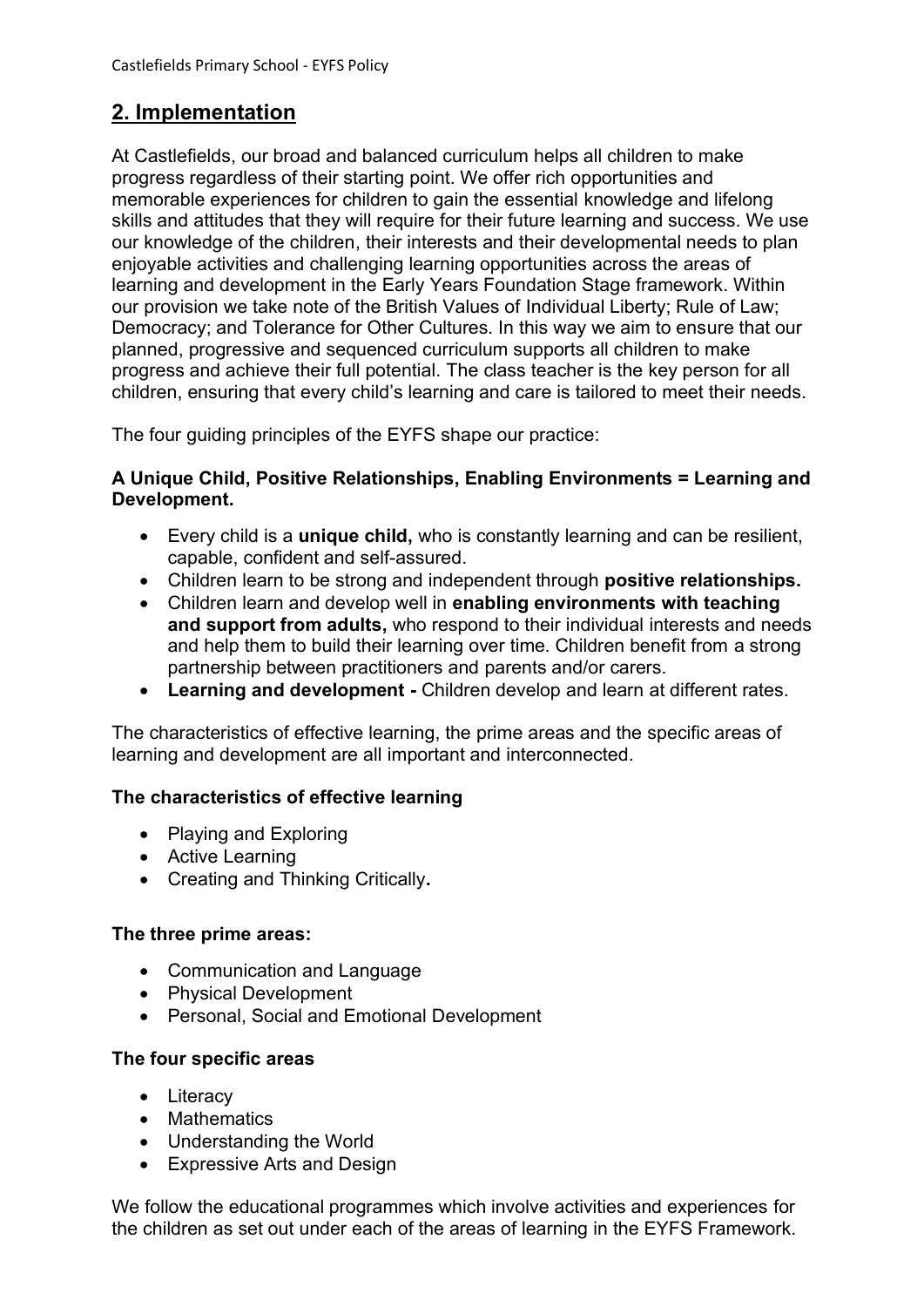# **3. Impact**

Ongoing, formative assessment is a vital part of the learning and development process which enables us to recognise children's progress, understand their needs and to plan relevant activities and support. Any concerns regarding learning and development needs are discussed with parents and referred to relevant professionals when necessary.

The Reception Baseline Arrangement is a short assessment of all children, taken in the first six weeks in which a child starts in the Reception class – it is not suitable as a formative or diagnostic assessment

Summative assessment for each child at the end of the final term of the EYFS (no later than 30<sup>th</sup> June) is statutory, using the Early Years Foundation Stage Profile. The EYFSP provides a summary of the child's knowledge, understanding and abilities, their attainment against expected levels, and their readiness for Year 1. Each child's level of development is assessed against the 17 Early Learning Goals. Teachers indicate whether a child is meeting expected levels of development or not yet reaching expected levels (emerging). The results of the EYFSP are shared with parents and/or carers and the Year 1 teacher is given a copy.

See also the whole school Assessment Policy.

# **Additional Information**

# **a. Safeguarding**

The children's safety is paramount, and we adhere to the "safeguarding and welfare requirements" of the EYFS framework. We create a safe and secure environment and provide a curriculum which teaches children how to be safe, make choices, be healthy and assess risks. We ensure the safeguarding of the children; ensure the suitability of adults who have contact with the children; promote good health; manage behaviour; and maintain records, policies and procedures. See School Safeguarding Policy and Appendix A.

Designated Safeguarding Leads – Rebecca Lee, Christopher Marsh and Karen Wills.

# **b. Parents as Partners**

- All parents are welcomed and valued. We have an open-door policy where parents are able to have regular contact with staff to ensure continuity of care and understanding about their individual child and their needs.
- At the end of their Nursery and Reception year we share an end of year report with the parents. The child's EYFSP scores including the Characteristics of Effective Learning are shared with parents at the end of their Reception year.
- There are two parents' evenings per year for Reception children. We arrange meetings with parents of EYFS children at other times, if we have any concerns that need discussing.
- We welcome feedback from parents to improve the quality of our provision via the school survey, which is carried out twice per year, as well as in more informal ways at any time.
- Working with other services is integral, we may need to share information with other professionals to meet the needs of the children in our care.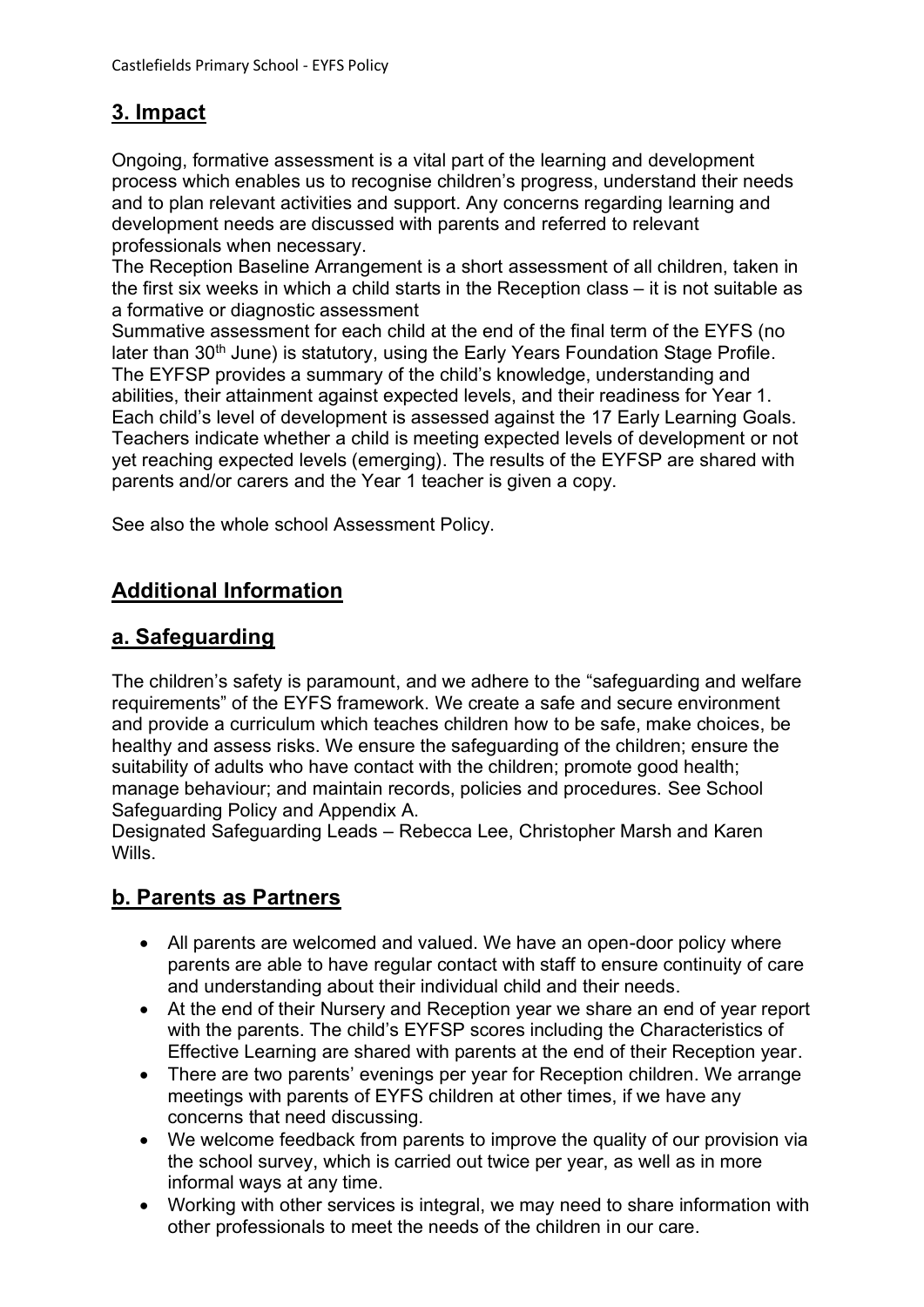## **c. Admissions and Transition Arrangements**

Children are admitted to the Reception class according to Shropshire LEA guidelines. Children are admitted to the Nursery class according to the Castlefields' Nursery Admission policy.

At Castlefields Primary School we aim to make transitions within the EYFS and from the EYFS into Key Stage 1 a positive experience for every child and to ensure that all children continue to make progress.

#### **Transitions into Nursery**

- Parents and child are invited to a short meeting in the Nursery classroom and parents can ask questions, while the child plays with the TA, on a 1:1 basis.
- Children are invited to spend two 1-hour sessions in Nursery, in the half term before they are due to start.
- Parents are given a starting school pack to share with their children before starting Nursery.
- Parents are asked to fill in personal information about their child.
- Health information is shared, such as any allergies experienced by the child.
- Extra meetings are arranged if necessary, to discuss children with Special Educational Needs.

#### **Transitions from Nursery to Reception class**

- Children entering the Reception class spend some sessions in the Reception classroom in the term prior to admission. They are also invited to sample a school meal where possible.
- For children joining from other Nursery settings, a meeting is arranged between the Reception teacher and the Nursery staff to discuss their individual needs and abilities. If this is not possible the discussion is held by telephone.
- Parent are invited to a 'Starting School' talk in the term prior to their child starting school/ Reception staff and SEN carry out home visits.
- Parents are given a starting school pack to share with their children before visiting the setting.
- Parents are given school admissions policy and details of the option of a part time start.
- Parents are asked to fill in personal information about their child.
- Health information is shared, such as any allergies experienced by the child. Extra meetings are arranged if necessary, to discuss children with Special Educational Needs.